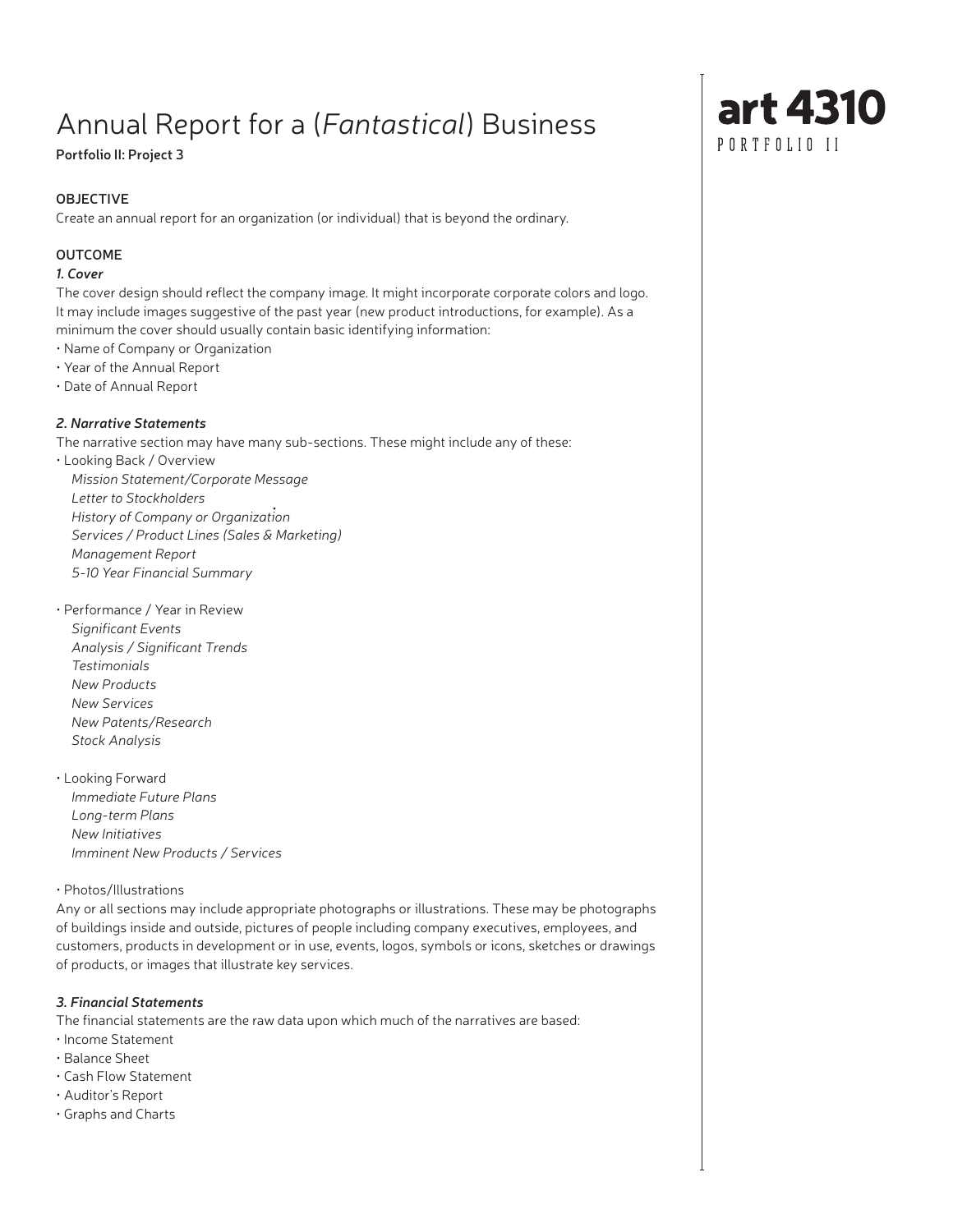#### *4. Infographic*

Present data about your company in a graphic format to give someone a quick overview of the information. You can design this as a single page or use a spread for more real estate.

#### *5. Appendices and References*

Any supporting documents not included in the narrative or financial sections including stockholder information (next annual meeting, general stock info), list of directors and officers, list of offices/ divisions with addresses, list of brands, affiliates, subsidiaries would be included after the financial statements. For certain industries, a glossary of terms may be a good addition to the annual report helpful to those stockholders and investors not intimately familiar with the jargon.

Specifications (items may be added, if needed):

- size is your choice but I would consider the printers max size of 11 x 17
- minimum pages = 16 (including cover)
- binding is up to you- full color is good
- must be completed in Adobe InDesign
- must include a typographic mark for the profession
- must include a general statement about the profession and the year in review.
- must include at least one graph and one infographic
- must include at least one page of listings (donors, etc)

#### **PROCESS**

The most creative aspects on an annual report, for a designer, are the cover and narrative sections. But the financial section should also continue the same visual theme—and it's often the most critical part of the report in the eyes of stockholders, investors, and financial analysts. For publicly traded companies and non-profit organizations some elements are required such as auditor's report and financial statements.

While the company or organization supplies the content, the designer (in collaboration with the client) is responsible for arranging the content and creating an attractive, readable annual report. As with other types of multi-page documents, the page composition of an annual report may incorporate some or all of the five types of visual signposts: artwork, titles, paragraph emphasis, character emphasis, and explicit navigation elements.

However, this should be annual report that is anything but typical. This should be an annual report for someone or something that doesn't normally need an annual report. Provide yourself with lots of room to be creative!

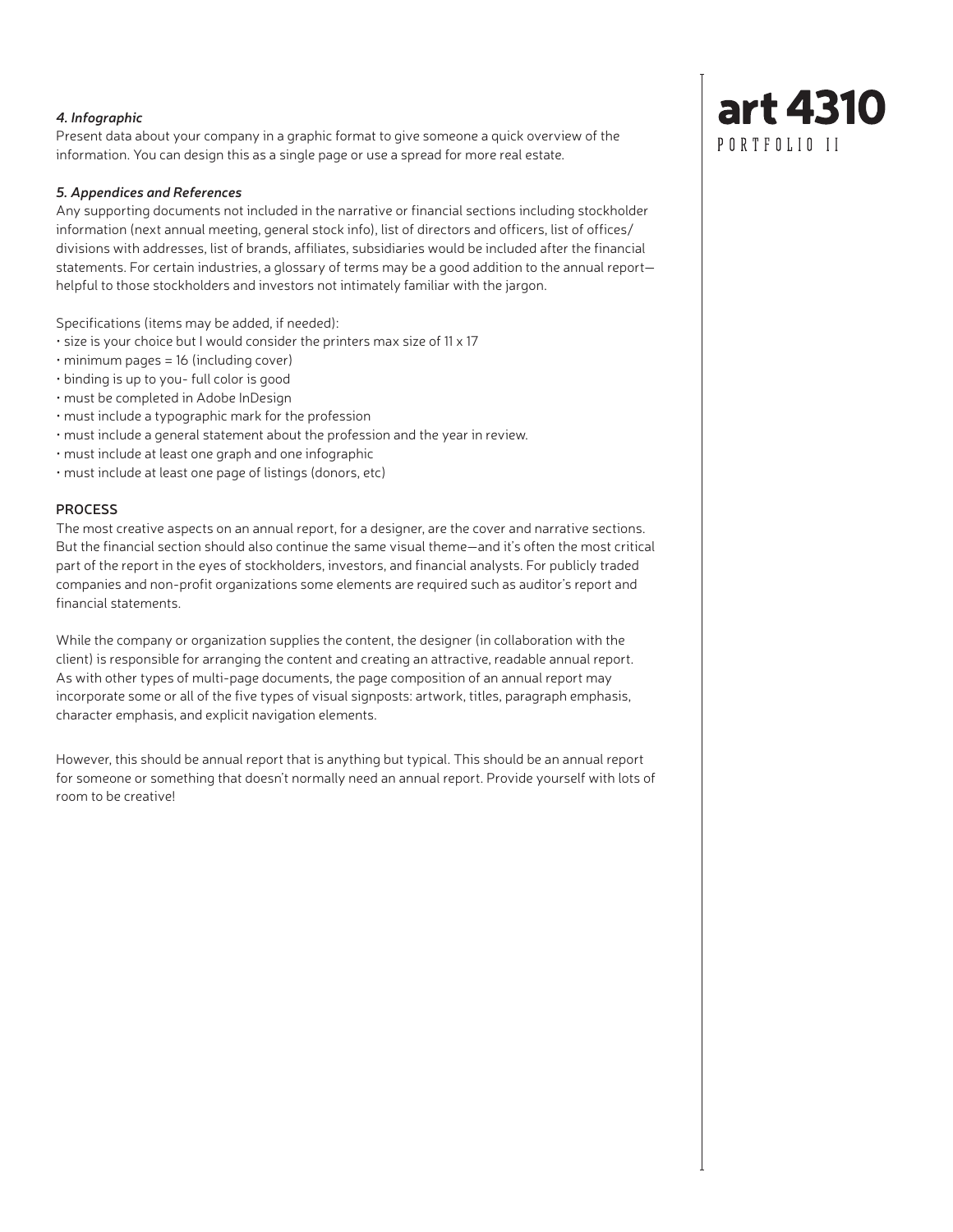### **SCHEDULE**

#### **September 22 (M)**

**In class & outside of class:** Find examples of annual reports that go beyond the normal realm of what is expected or have remarkable design structure. Begin brainstorming on your unique organization.

#### **September 24 (W)**

**Due:** *Research on annual reports Your unique organization chosen.*

**In class:** Discussion on annual reports, presentation of examples you found well designed annual reports. Presentation of organizations.

**Outside of class:** Work in class to gather your data and outline of information. Work on fonts & colors.

#### **September 29 (M)**

**Due:** *Outline of Information. Font & Color studies.*  **In class:** One-on-one critiques. Work in class. **Outside of class:** Collect examples of infographics. Work in class. Three typographic mark roughs.

#### **October 1 (W)**

**Due:** *Two spreads due. Infographic research. Typographic mark roughs.*  **In class:** Discussions of infographics. Work in class. **Outside of Class:** Four more spreads. Start infographic.

#### **October 6 (M)**

**Due:** *Infographic roughs. Annual report roughs. Typographic mark comps.* **In class:** Round table. **Outside of Class:** Continue to refine infographic, spreads, construction of book.

### **October 8 (W)**

**Due:** *Infographic comps. Annual report comps due digitally.* **In class:** One-on-one critiques. Work in class. **Outside of Class:** Continue to refine infographic, spreads, construction of book.

**October 13 (M)** *Fall Break. Enjoy!*

**October 15 (W) Due:** *Dummies* **In class:** Round table. **Outside of Class:** Print and bind report.

**October 20 (M) Due:** *Complete Annual Reports due. Critique.*